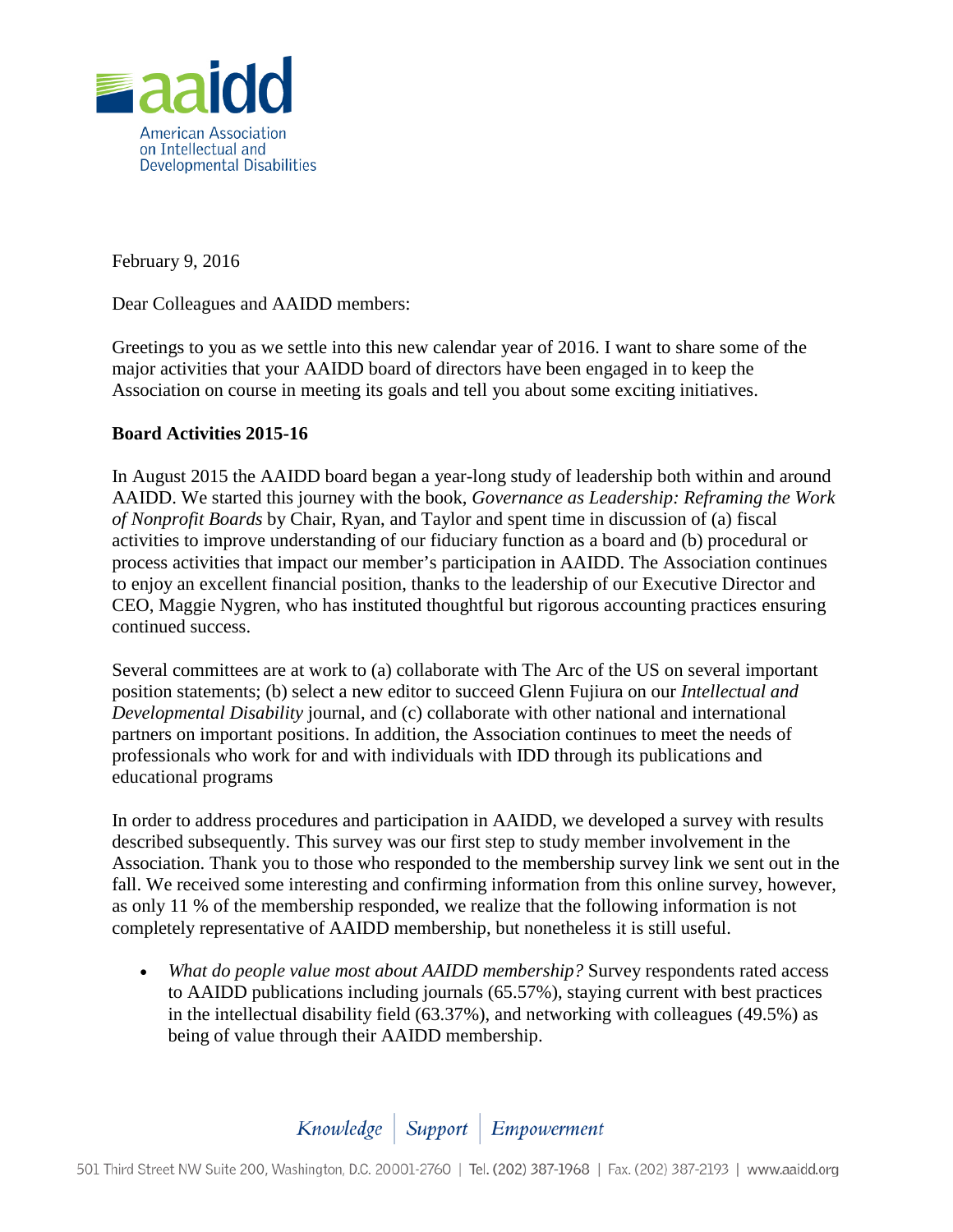- *Why did people become AAIDD members?* The top reason respondents became an AAIDD member was that they were looking for a professional organization that focused on IDD (83.58%); however access to AAIDD journals was an important reason for many others (49.64%). Just over a third of respondents (34.34%) reported that a mentor suggested that they join. Was this one of your reasons to become part of AAIDD? If so, you can support the field by promoting AAIDD membership with valued colleagues, associates, and students to encourage them to join and become active in the Association.
- *What are the important roles for AAIDD?* Respondents endorsed the notion that AAIDD has a role to play in promoting social justice, collaborating with other disability organizations, training the next generation of leaders, fostering federal funding of disability research, and developing tools and instruments to improve practice in the IDD field. The top response (in that the largest percentage of people agreed [53.85%] with the statement) was that AAIDD "should do more to train the next generation of leaders in the IDD field." Interestingly, AAIDD has a training initiative under development which will be rolled out later this year.

The results of this survey confirm some of what we already know about AAIDD and our diverse multi-disciplinary membership. People who responded had been members ranging from a few months to over 46 years and live primarily in the United States, but also in countries beyond the US borders. Most notably, respondents were primarily *over the age of 50* (67.51%). We value all members, but the response to this survey underscores the importance of recruiting and supporting younger people to join the Association.

The board will continue to review the governance and activities within AAIDD to encourage growth, development, and increase connections within and beyond AAIDD. I encourage all members to share their ideas and to volunteer in the initiatives of the Association.

## **Our 140th Annual Meeting**

The 140th conference of the Association will be held in Atlanta, Georgia June 6-9, 2016. Bill Gaventa, President-elect of the Board of Directors, is the chair of the planning committee, and together with the local arrangements committee, hopes you will attend to increase your knowledge, network with others in your chosen field of practice, enjoy the activities, and simply return to your jobs refreshed. Registration will open in early March!

## **National Goals**

AAIDD joined with other leaders in the disability field to host an important meeting to create a platform of national goals for the next 10 years in the areas of aging, education, employment, families, health and wellness, justice, long term supports and services, self-determination and self-advocacy, social inclusion, and workforce for people with IDD. Kudos to our own Pastpresident of the Board, Amy Hewitt, for her guidance and leadership of this historic collaboration of professionals, self-advocates, and government agencies. The meeting was jointly organized by the Research and Training Center on Community Living, Institute on Community